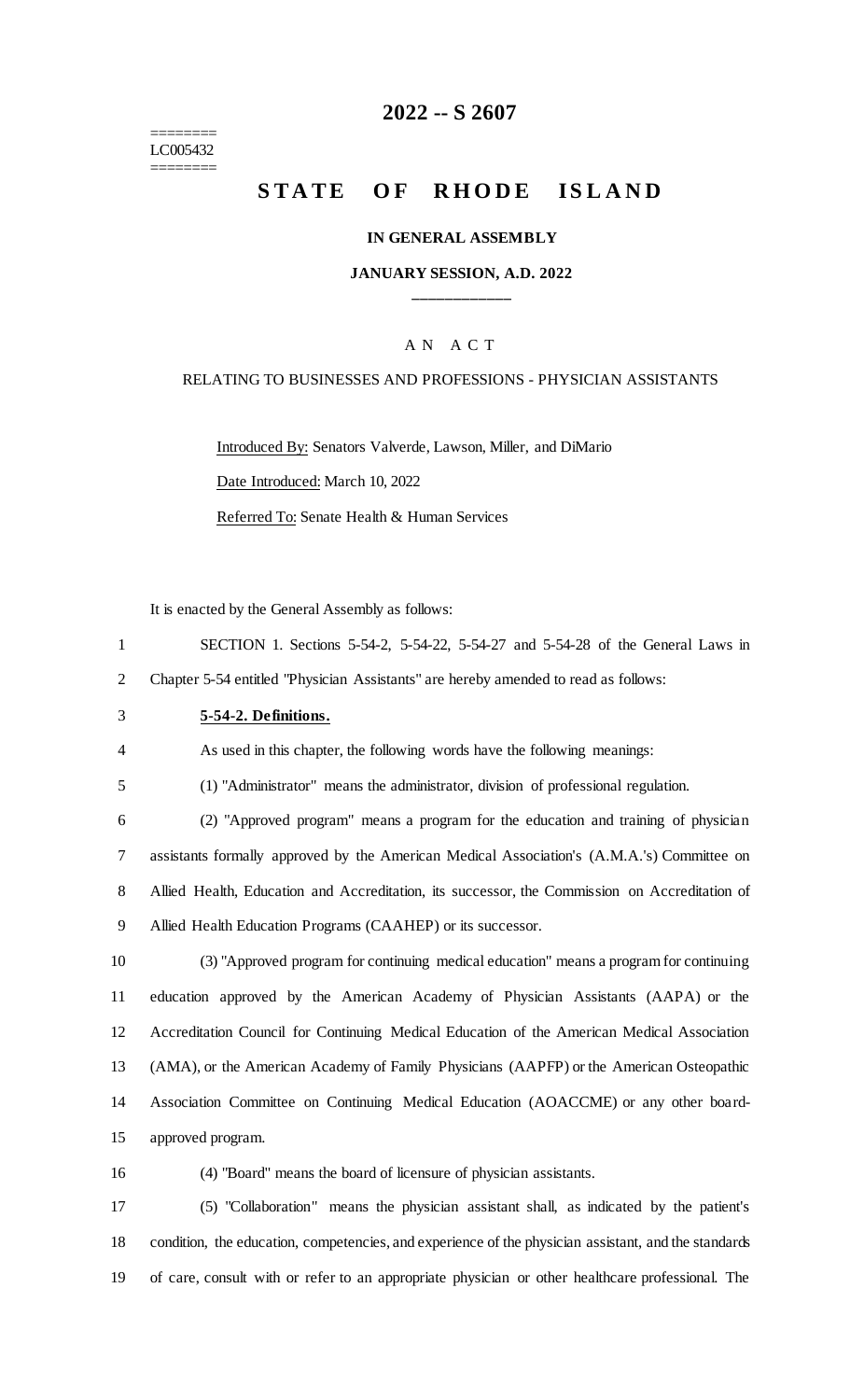1 degree of collaboration shall be determined by the practice and includes decisions made by a 2 physician employer in solo practice or, physician medical-practice group practice as defined in § 3 5-37-1, and or the credentialing and privileging systems of a licensed hospital, health center, or 4 ambulatory care center health care facility licensed pursuant to the provisions of chapter 17 of title 5 23, or health-maintenance organization licensed pursuant to the provisions of chapter 17 of title 23 or chapter 41 of title 27. A physician must be accessible at all times for consultation by the physician assistant. (6) "Director" means the director of the department of health. (7) "Division" means the division of professional regulation, department of health. (8) [Deleted by P.L. 2013, ch. 320, § 1 and P.L. 2013, ch. 420, § 1.] (9) "Physician" means a person licensed under the provisions of chapter 29 or 37 of this title. (10) "Physician assistant" or "PA" means a person who is qualified by academic and practical training to provide medical and surgical services in collaboration with physicians. (11) "Unprofessional conduct" includes, but is not limited to, the following items or any combination and may be defined by regulations established by the board with prior approval of the director: (i) Fraudulent or deceptive procuring or use of a license; (ii) Representation of himself or herself as a physician; (iii) Conviction of a felony; conviction of a crime arising out of the practice of medicine. All advertising of medical business that is intended or has a tendency to deceive the public; (iv) Abandonment of a patient; (v) Dependence upon a controlled substance, habitual drunkenness, or rendering professional services to a patient while intoxicated or incapacitated by the use of drugs; (vi) Promotion of the sale of drugs, devices, appliances, or goods or services provided for a patient in a manner that exploits the patient for the financial gain of the physician assistant; (vii) Immoral conduct of a physician assistant in the practice of medicine; (viii) Willfully making and filing false reports or records; (ix) Willful omission to file or record or willfully impeding or obstructing a filing or recording, or inducing another person to omit to file or record medical or other reports as required by law; (x) Agreeing with clinical or bioanalytical laboratories to accept payments from these laboratories for individual tests or test series for patients; (xi) Practicing with an unlicensed physician or physician assistant or aiding or abetting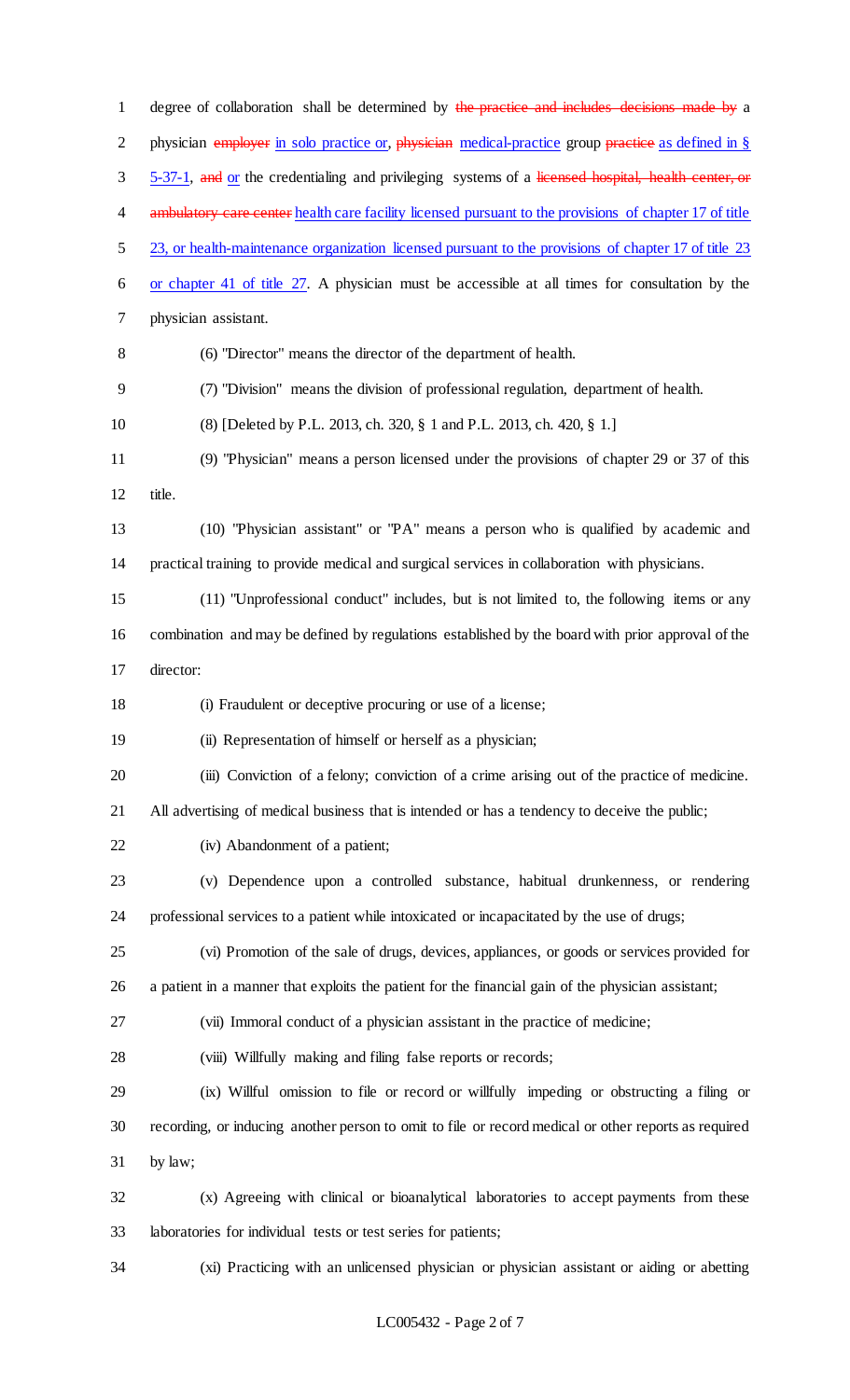these unlicensed persons in the practice of medicine;

 (xii) Offering, undertaking, or agreeing to cure or treat a disease by a secret method, procedure, treatment, or medicine;

(xiii) Professional or mental incompetence;

 (xiv) Surrender, revocation, suspension, limitation of privilege based on quality of care provided, or any other disciplinary action against a license or authorization to practice in another state or jurisdiction; or surrender, revocation, suspension, or any other disciplinary action relating to membership on any medical staff or in any medical professional association, or society while under disciplinary investigation by any of those authorities or bodies for acts or conduct similar to acts or conduct that would constitute grounds for action as stated in this chapter;

 (xv) Any adverse judgment, settlement, or award arising from a medical liability claim related to acts or conduct that would constitute grounds for action as stated in this chapter;

 (xvi) Failure to furnish the board, the administrator, investigator, or representatives, information legally requested by the board;

 (xvii) Violation of any provisions of this chapter or the rules and regulations promulgated by the director or an action, stipulation, or agreement of the board;

(xviii) Cheating or attempting to subvert the certifying examination;

(xix) Violating any state or federal law or regulation relating to controlled substances;

(xx) Medical malpractice;

 (xxi) Sexual contact between a physician assistant and patient during the existence of the physician assistant/patient relationship;

 (xxii) Providing services to a person who is making a claim as a result of a personal injury, who charges or collects from the person any amount in excess of the reimbursement to the physician

assistant by the insurer as a condition of providing or continuing to provide services or treatment.

**5-54-22. Continuing medical education.**

 Every physician assistant licensed to practice within the state shall be required to have satisfactorily completed twenty-five (25) hours of approved continuing medical education 28 annually. The annual period for accumulation of continuing education hours commences on the 29 first day of October and runs through the last day of September beginning in 1996. Beginning with the annual renewal period commencing the first day of October 1997, the administrator shall not 31 renew the certificate of licensure until satisfactory evidence of the completion of the required continuing medical education is provided to the division.

 Effective beginning in calendar year 2023, every physician assistant licensed to practice within this state shall, in connection with bienniel license renewal, on or before the first day of June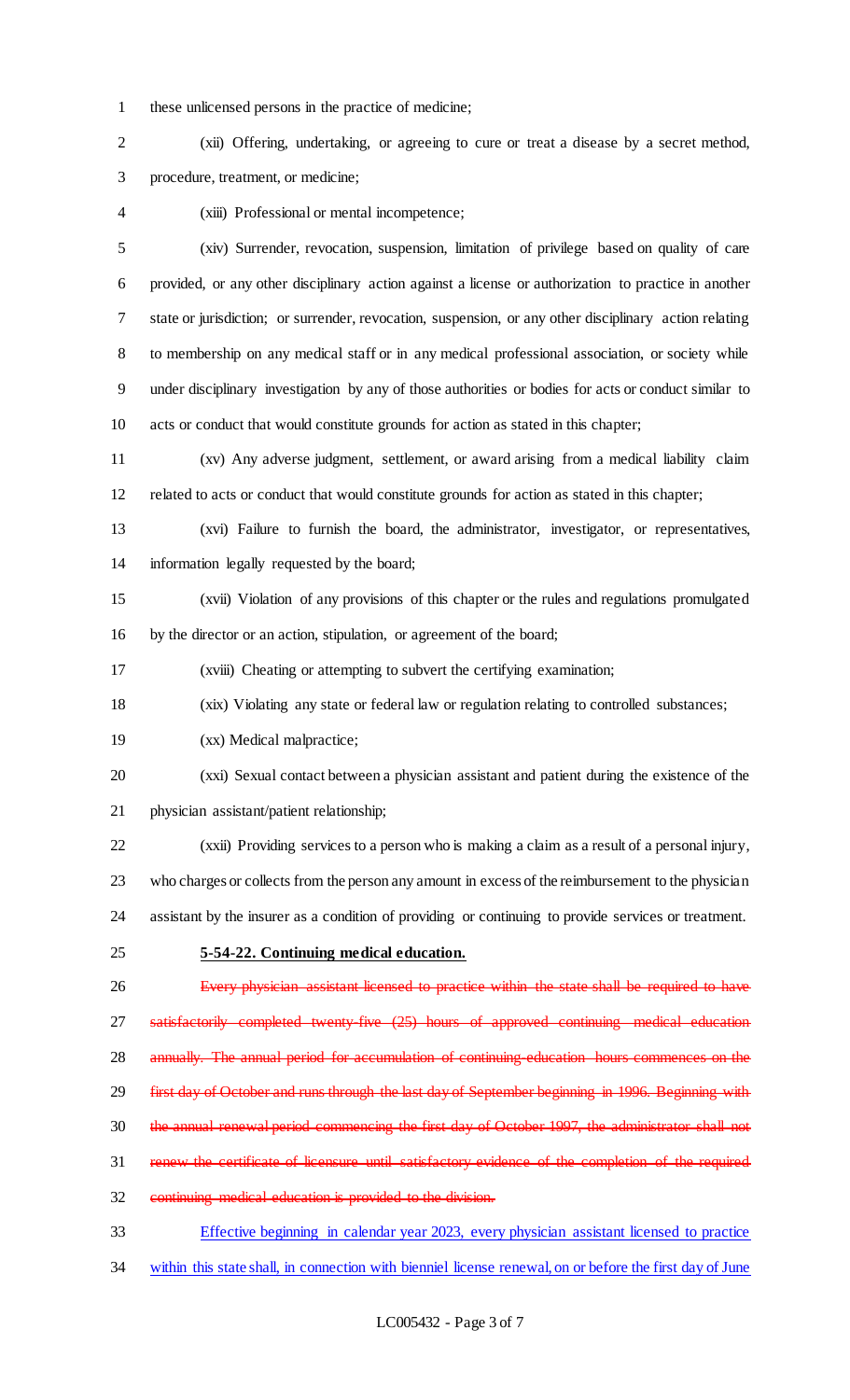in each odd-numbered year, provide satisfactory evidence to the board for physician assistants that

in the preceding two (2) years the physician assistant has completed fifty (50) hours of approved

continuing medical education. The board may extend for one six (6) month period these educational

- requirements if the board is satisfied that the applicant has suffered hardship that prevented meeting
- the educational requirement.
- 

### **5-54-27. Participation in disaster and emergency care.**

 A person licensed under the provisions of this chapter or members of the same profession licensed to practice in other states of the United States or members of the same profession credentialed by a federal employer who voluntarily and gratuitously, and other than in the ordinary course of his or her employment or practice, renders emergency medical assistance during an emergency or a state or local disaster may render such care without collaboration as set forth in §  $5-54-2(5)$ , or with such supervision collaboration as is available.

- -

### **5-54-28. Participation in charitable and voluntary care.**

 A physician assistant licensed in this state, or licensed or authorized to practice in any other U.S. jurisdiction, or who is credentialed by a federal employer or meets the licensure requirements of his or her requisite federal agency as a physician assistant may volunteer to render such care that he or she is able to provide at a children's summer camp or for a public or community event or in a licensed ambulatory health center providing free care without collaboration as set forth in §5-54-  $\frac{2(5)}{2(5)}$ , or with such collaboration as is available. Such care must be rendered without compensation or remuneration. It is the obligation of the physician assistant to assure adequate and appropriate professional liability coverage.

 SECTION 2. Section 16-91-3 of the General Laws in Chapter 16-91 entitled "School and Youth Programs Concussion Act" is hereby amended to read as follows:

### **16-91-3. School district's guidelines to be developed and implemented.**

 (a) The department of education and the department of health shall work in concert with the Rhode Island Interscholastic League to develop and promulgate guidelines to inform and educate coaches, teachers, school nurses, youth athletes, and their parents and/or guardians of the nature and risk of concussion and head injury, including continuing to play after concussion or head injury. A concussion and head injury information sheet shall be signed and returned by the youth athlete and the athlete's parent and/or guardian prior to the youth athlete's return to practice or competition.

 (b) School districts are required to use training materials made available by the United States Center for Disease Control and Prevention entitled "Heads Up: Concussion in the High School Sports/Concussion in Youth Sports" and any updates or amendments thereto, or training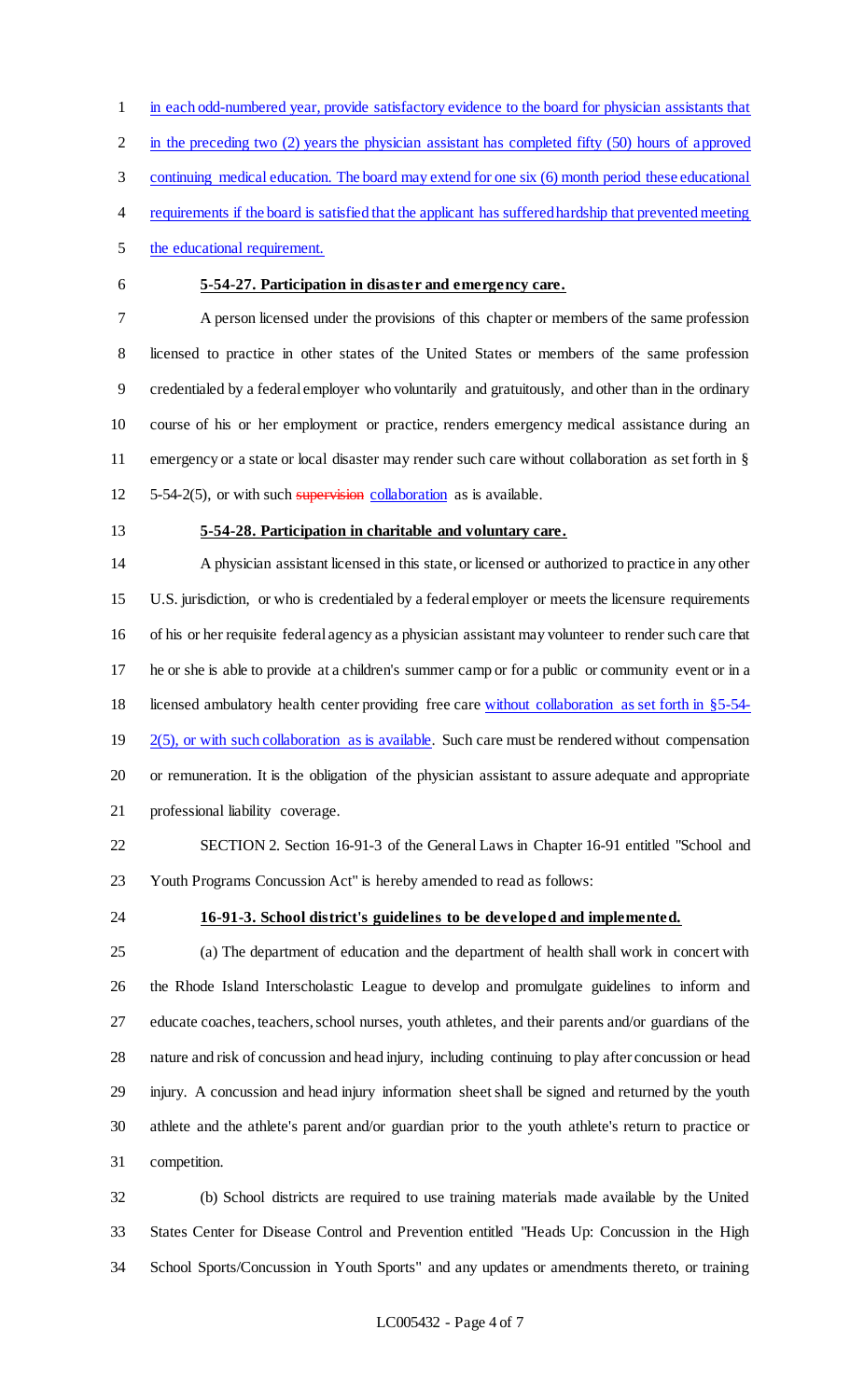materials substantively and substantially similar thereto. The department of education shall post training materials made available by the Center for Disease Control and Prevention and the Rhode Island Interscholastic League on its website. All coaches and volunteers involved in a youth sport or activity covered by this chapter must complete a training course and a refresher course annually thereafter in concussions and traumatic brain injuries. All school nurses must complete a training course and an annual refresher course in concussions and traumatic brain injuries. Teachers and teachers' aides are strongly encouraged to complete the training course in concussions and traumatic brain injuries. Training may consist of videos, classes, and any other generally accepted mode and medium of providing information.

 (c) School districts are encouraged to have all student athletes perform baseline neuropsychological testing, computerized or otherwise. Parents and/or guardians shall be provided with information as to the risk of concussion and/or traumatic brain injuries prior to the start of every sport season and they shall sign an acknowledgement as to their receipt of such information.

 (d) A youth athlete, who is suspected of sustaining a concussion or head injury in a practice or game, shall be removed from competition at that time.

 (e) A youth athlete, who has been removed from play, may not return to play until the athlete is evaluated by a licensed physician, physician assistant or certified registered nurse 18 practitioner who may consult with an athletic trainer, all of whom shall be trained in the evaluation and management of concussions. The athlete must receive written clearance to return to play from 20 that licensed physician, physician assistant or certified nurse practitioner.

 (f) All school districts are encouraged to have an athletic trainer, or similarly trained person, at all recreational and athletic events addressed by this statute.

 SECTION 3. Section 16-91.1-3 of the General Laws in Chapter 16-91.1 entitled "The Sudden Cardiac Arrest Prevention Act" is hereby amended to read as follows:

#### **16-91.1-3. School districts' guidelines to be developed and implemented.**

 (a) The department of education and the department of health shall promulgate guidelines to inform and educate coaches, teachers, school nurses, youth athletes, and their parents and/or guardians about the nature and warning signs of sudden cardiac arrest, including the risks associated with continuing to play or practice after experiencing the following symptoms: fainting or seizures during exercise, unexplained shortness of breath, chest pains, dizziness, racing heart rate and extreme fatigue.

 (b) School districts may use training materials made available at no cost to the school district by organizations such as Simon's Fund, Parent Heart Watch, Sudden Arrhythmia Death Syndromes Foundation, or training materials substantively and substantially similar thereto. The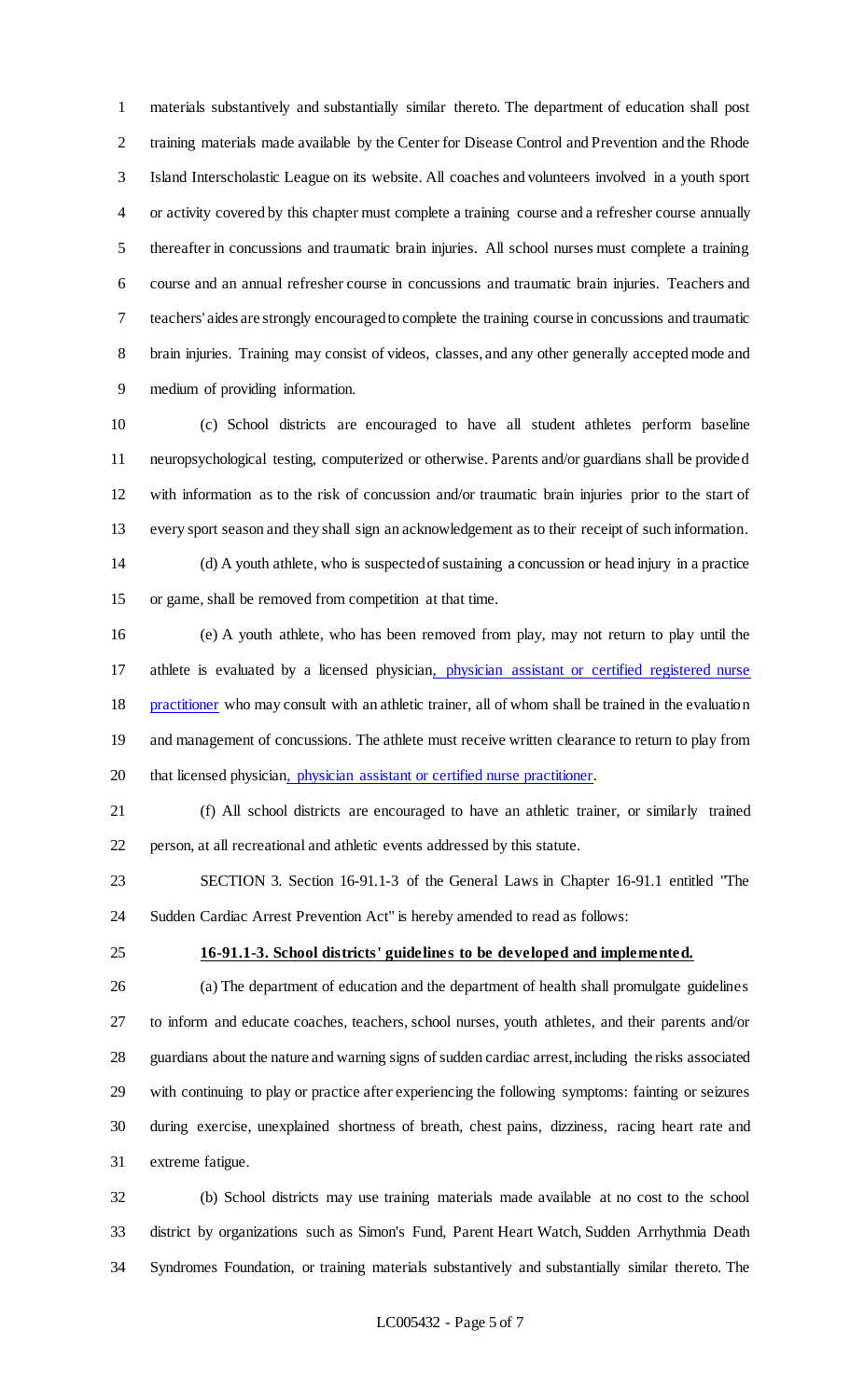department of education shall post links to training materials on its website. All coaches and volunteers involved in a youth sport program or activity covered by this chapter must complete a training course that may be completed online about the nature and warning signs of sudden cardiac arrest, including the risks associated with continuing to play or practice after experiencing symptoms including: fainting or seizures during exercise, unexplained shortness of breath, chest pains, dizziness, racing heart rate and extreme fatigue. Training may consist of videos, classes, and any other generally accepted mode and medium of providing information.

 (c) Parents and/or guardians shall be provided with information as to the nature and warning signs of sudden cardiac arrest prior to the start of every sport season.

 (d)(1) A student who, as determined by a game official, coach from the student's team, 11 certified athletic trainer, licensed physician, physician assistant, certified nurse practitioner, or other official designated by the student's school entity, exhibits signs or symptoms of sudden cardiac arrest while participating in an athletic activity shall be removed by the coach from participation at that time, subject to subsection (d)(3) of this section.

 (2) If a student is known to have exhibited signs or symptoms of sudden cardiac arrest at any time prior to or following an athletic activity, the student shall be prevented from participating 17 in an athletic activity, subject to subsection  $(d)(3)$  of this section.

 (3) A student removed or prevented from participating in an athletic activity under subsections (d)(1) or (d)(2) of this section shall not return to participation until the student is 20 evaluated and cleared for return to participation in writing by a licensed physician, physician 21 assistant, or certified registered nurse practitioner, or cardiologist.

 (e) All school districts are encouraged to have an athletic trainer, or similarly trained person, at all recreational and athletic events addressed by this statute.

SECTION 4. This act shall take effect upon passage.

#### ======== LC005432 ========